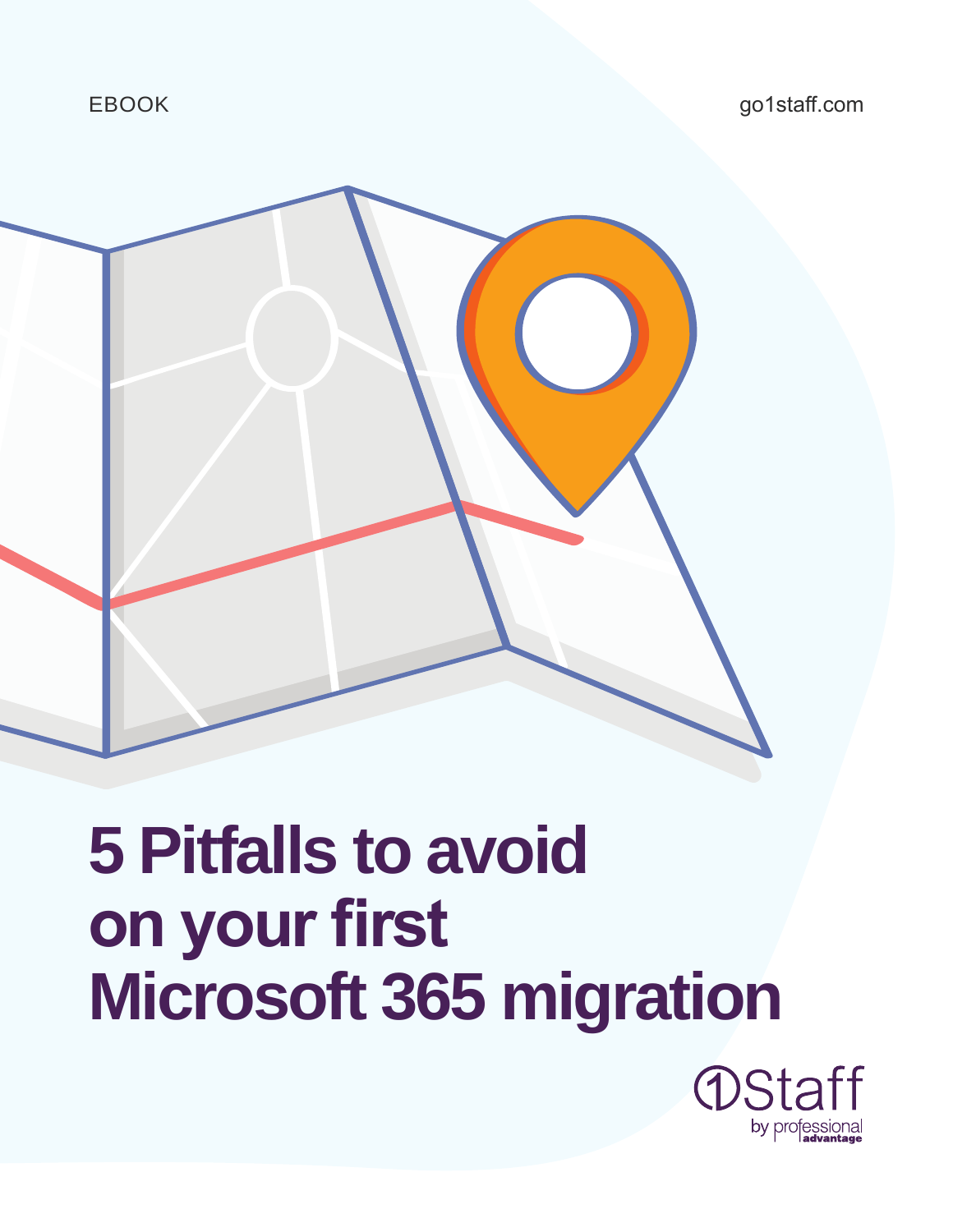So, you're joining the club. You're going "all in" (with Microsoft) like so many others have done to date. You're excited, you know the benefits, you can picture the streamlined future, but like all upgrades and migrations, you're wondering just what might go wrong and what are the key things you need to prepare for on your first Microsoft 365 migration.

Now, of course, there's a number of things you need to think about and there are so many apps you could be using, so make sure you talk to people who can best align your goals to their past experiences.

Before you perform the migration, you need to understand what pitfalls to navigate. Here's our list of **five big mistakes to avoid on your first Microsoft 365 migration.**

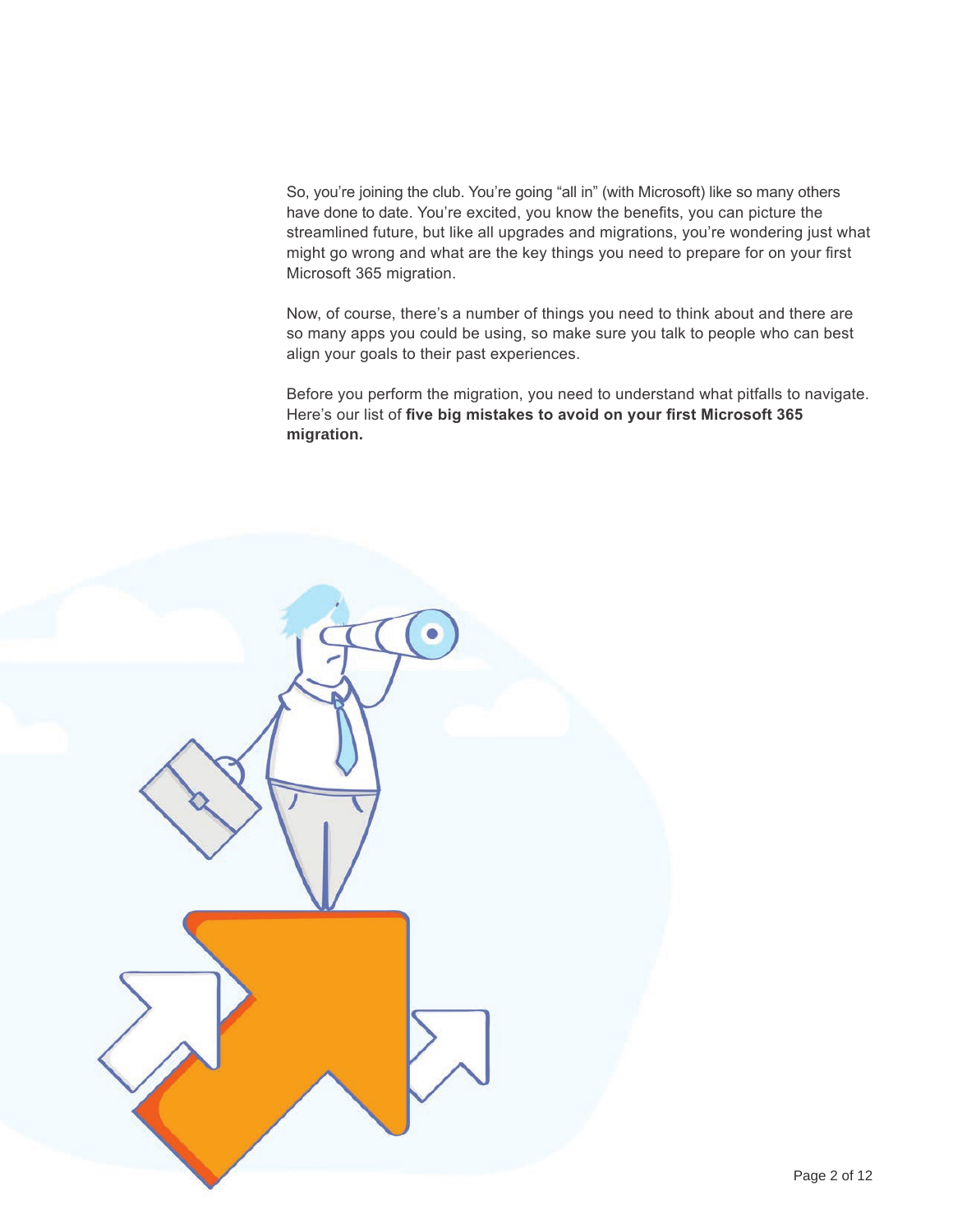# **#1 OneDrive First – Really?**

The easiest action shouldn't always be the first. It seems logical to think 'hey, file migrations of home drives, and My Documents on PC's to OneDrive is easy – let's knock that off first!'

And you're right it is easy. You don't need to worry about information architectures. It's generally not governed content, there's no metadata and taxonomies to plan, and with a terabyte of storage per user it's unlikely you need to worry about any pre-migration cleanups. What could go wrong, right?

Well, plenty is the answer. While people can be change resistant, many still love to play with shiny new things and Microsoft have evolved OneDrive into a terrific tool. But if rolled out prior to organizational document libraries in SharePoint, it can create bad behaviors that require a lot of interaction and monitoring to ensure your information management doesn't get out of control.

OneDrive is a great spot for personal files, it's neat to use, you can access it from the Web, you can share files with others, and you can even sync it to good old Windows File Explorer that users know so well and love.

But OneDrive is not a team share because its identity is an individual's identity. So it doesn't allow others to navigate and easily know where team content is. Hence the challenge can come from people getting excited about this new tool, (the versioning history, the easy sharing, the mobile app, etc.) and they start storing team and company-wide related content into their OneDrive.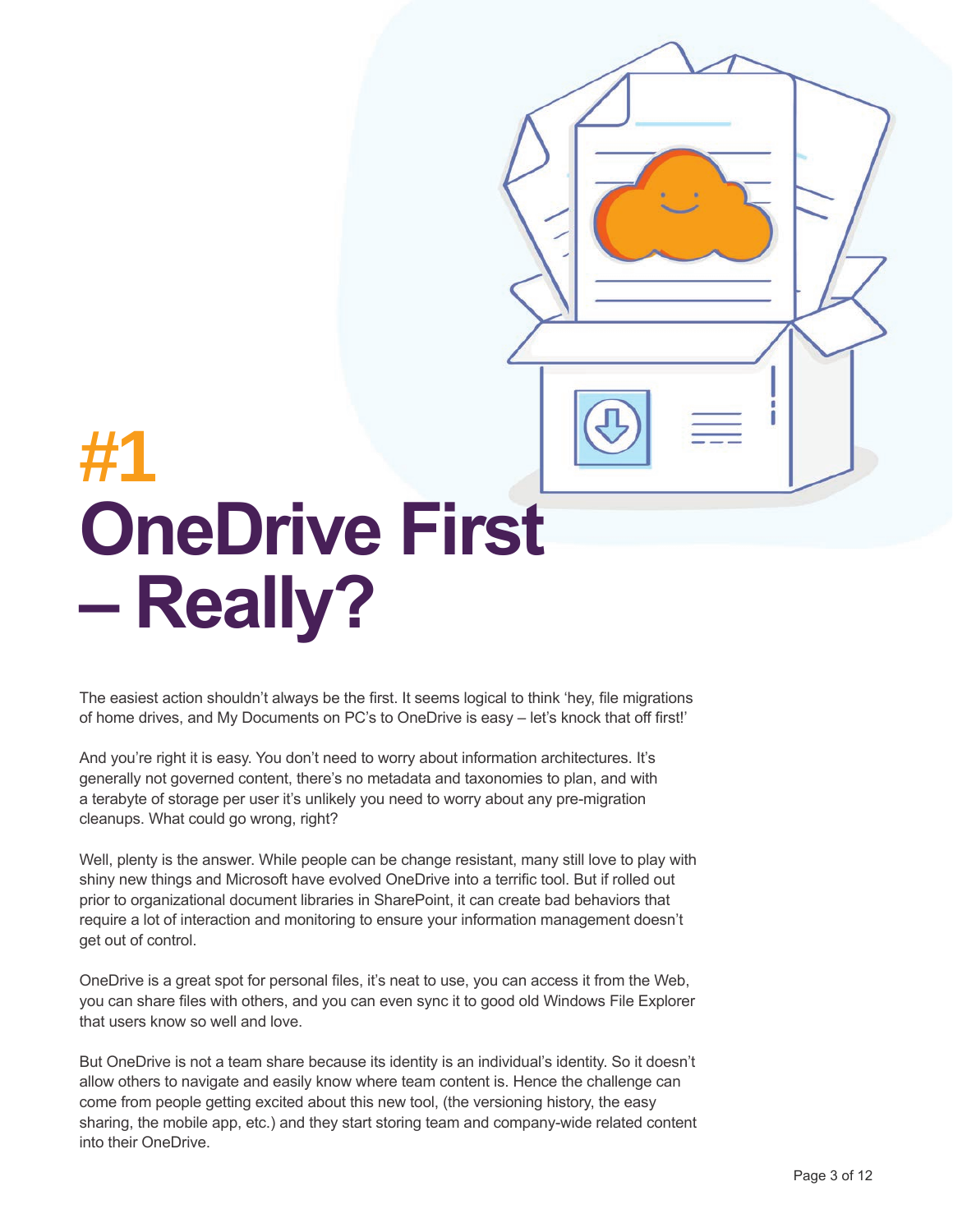This generally happens when you haven't yet given them the alternative like SharePoint Document Libraries (or Teams, Outlook Groups or SharePoint Team Sites). Before you know it, you have some of your corporate or team content in your File Shares or some in people's OneDrive's. Now you have to work out how you can consolidate that into your new team or company document hubs in Microsoft 365, as well as breaking bad information storage behaviors that are already creeping in.

The other challenge can be the Offline Sync to the PC form OneDrive. We discourage this other than for users who don't have easy and continuous access to the web (airline travelers, etc.). Deploying OneDrive first can often inhibit your intended change program as people love to work like they used to. Given the File Explorer sync with OneDrive, they will generally continue to work out of their File Explorer interface. When they do this, they lose the benefits that moving to OneDrive (and SharePoint Libraries) provide, such as version history visibility, document preview, options for Word Online vs the desktop client (metadata filtering that you would deploy with SharePoint Libraries and much more). Accessing files through the "comfortable, tried and tested" File Explorer also prevents users getting the familiarity of the Microsoft 365 interface that will help them explore tools like Delve, link them to any Outlook groups, and consider how things like Planner might help them and their colleagues get things done.

So you don't want their first interactions with Microsoft 365 to be Windows File Explorer. They will never leave it!

#### **OUR RECOMMENDATION?**

Migrate your file shares first, provide them access to these files via web-accessible SharePoint libraries and let them see how metadata (document tags or classifications) can help them find content, have them be comfortable working this way; then open up OneDrive and Sync things locally if needed.

Your content will more than likely stay in the right places, your users will be used to Microsoft 365 capabilities and the old trusty (but very limited) File Explorer will only be used for certain needed offline content and File Explorer won't become a demand for all library syncs, nor a change inhibitor.

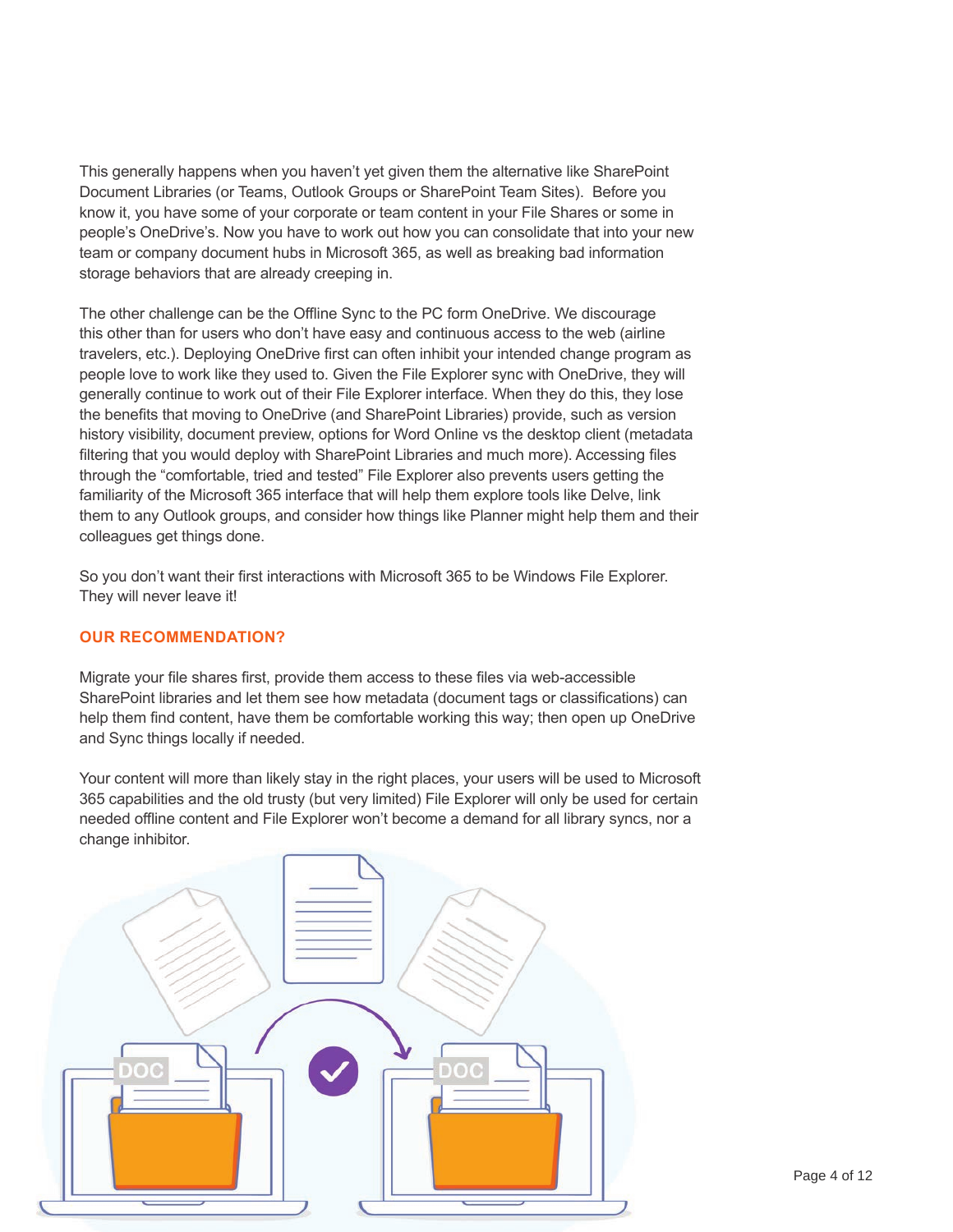

## **#2 Collaboration will ruin everything; we need strict governance – Ah, maybe.**

It's easy to forget that we're not just performing some type of technical upgrade; and that change is not just about training users in a new tool. Many of us are moving to a completely new type of working platform, so it's important that be approached with a new way of thinking about how we encourage and let users work.

Generally speaking, most organization's (moving to Microsoft 365) old system of collaboration include file shares, email and perhaps Intranet team sites. For many, these can be tightly governed systems and it's easy for organizations to gravitate to a strict governance desire across all things in Microsoft 365.

First and foremost, governance is extremely important and its links to delivering good security and compliance are vital. But with new ways to work, it's also important that we don't completely remove the collaboration and productivity benefits that Microsoft's new apps in Office 365 provide us.

The answer to achieving both is better understanding what tools in Microsoft 365 are easier to govern and what tools lend themselves most to rapid and effective collaboration.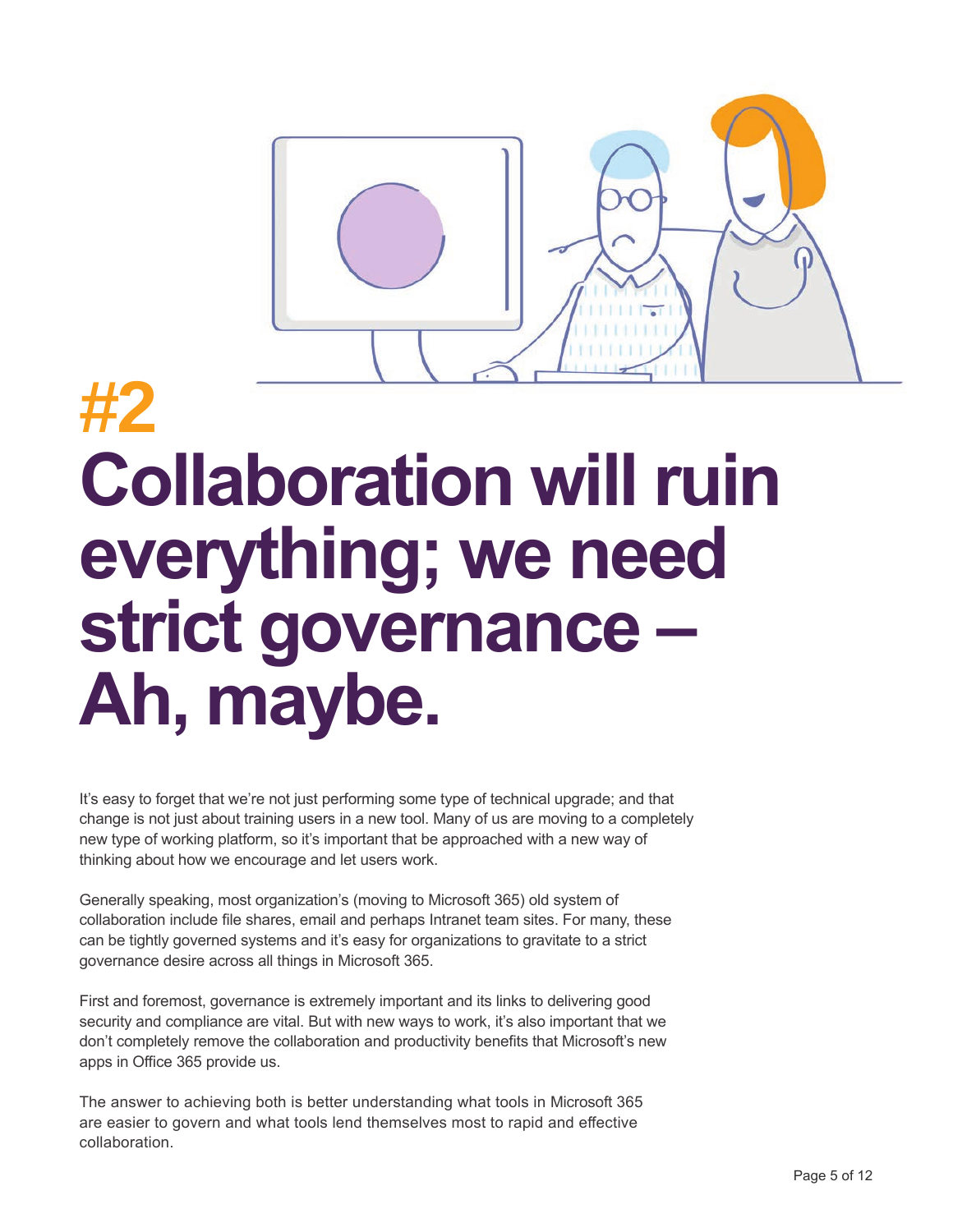Every organization will map their own path to finding the sweet spot that suits their industry, their culture, and their compliance regulations best; but we have certainly seen much success with working with organizations where:

1. The Intranet and SharePoint sites (in Microsoft 365) are focused on governed content with metadata, strict permissions, workflow, retention policies, etc. are applied to meet governance and compliance goals. This content could relate to Policies and Procedures, Quality Documents, Client Data, Public Data and more.

2. Apps like Microsoft Teams are free flowing for users to build up draft content, unstructured data, and preparation materials around non-regulated data and initiatives. Some examples could include content and activities relating to marketing and event planning, internal workshops and business innovation ideas, meeting planning, idea sharing and more.

Many organizations are still grappling with the concept of Teams and fearful of them spreading like wildfire. However, if framed the right way in your organization (and other areas configured for governed content), we would recommend embracing the opportunity to let people be productive, collaborate and innovate how they come together to get things done.

This may not be possible for every industry or organization, but take the time to consider how you can think differently with the range of governance and compliance features and functions available to you across a myriad of apps in Microsoft 365.

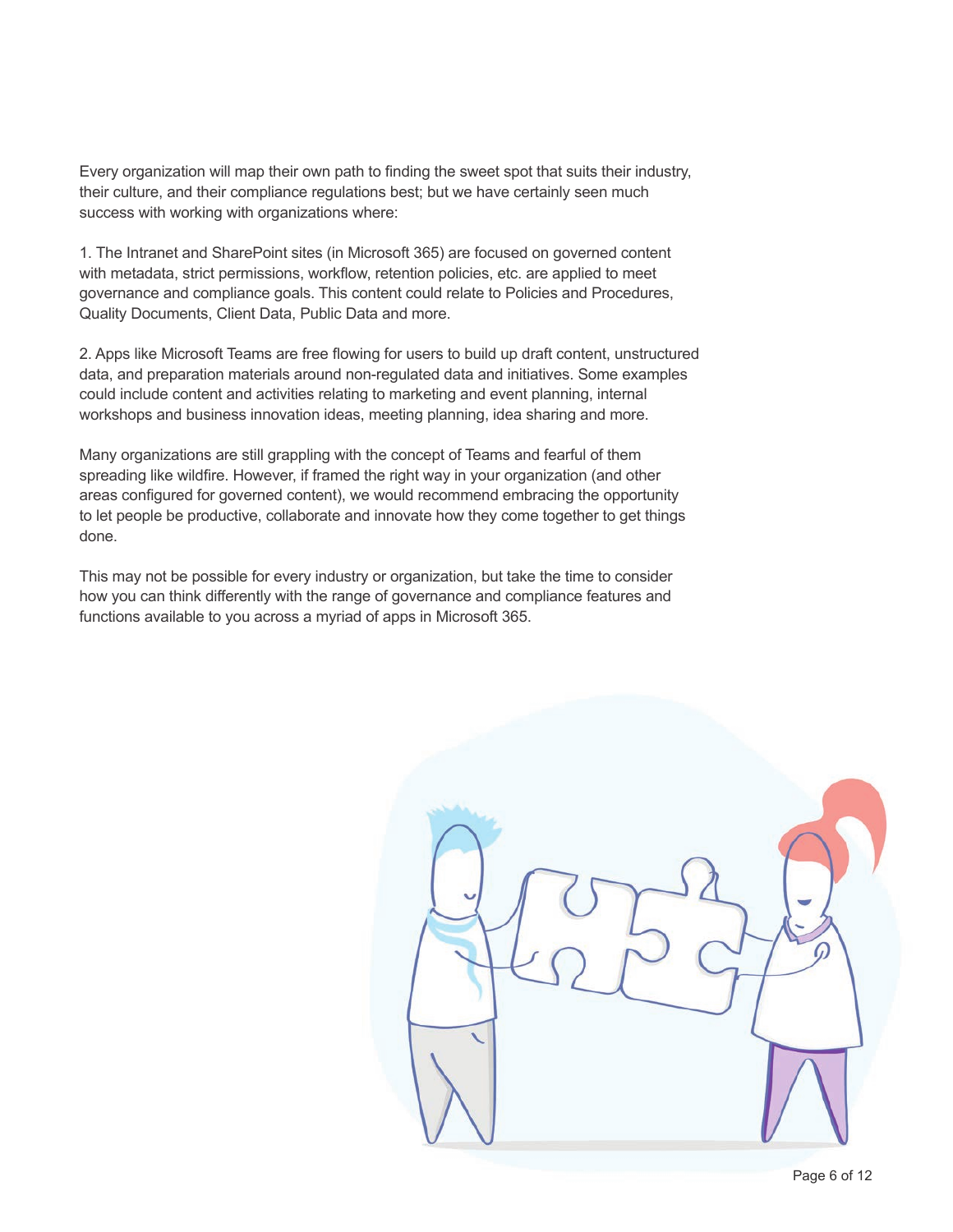

#### **#3 Change just happens with the right training, doesn't it?**

Management teams often measure a project's success by its delivery within time and budget constraints. However, if the people side of the project isn't handled properly, the true benefits that can come from a project are generally not realized. and hindsight will prove the project has failed.

Success planning isn't just a 1-hour training session for everyone. Success planning, should be treated as a core element of any project and appropriate resourcing and budget allocated. The more effort you put in, the more successful the project will be.

Planning for Success is all about gaining an understanding of the project, the organization and people. What are you doing? Why are you doing it? Who is it going to affect? Is there a lot going on that might cause a level of change saturation that could hurt the project? What are the technical and non-technical barriers? Are your communications matching the reality of what will be delivered? Establishment of plans to help with communications, training, sponsorship modelling, coaching and resistance management are vital to overcoming many of these hurdles.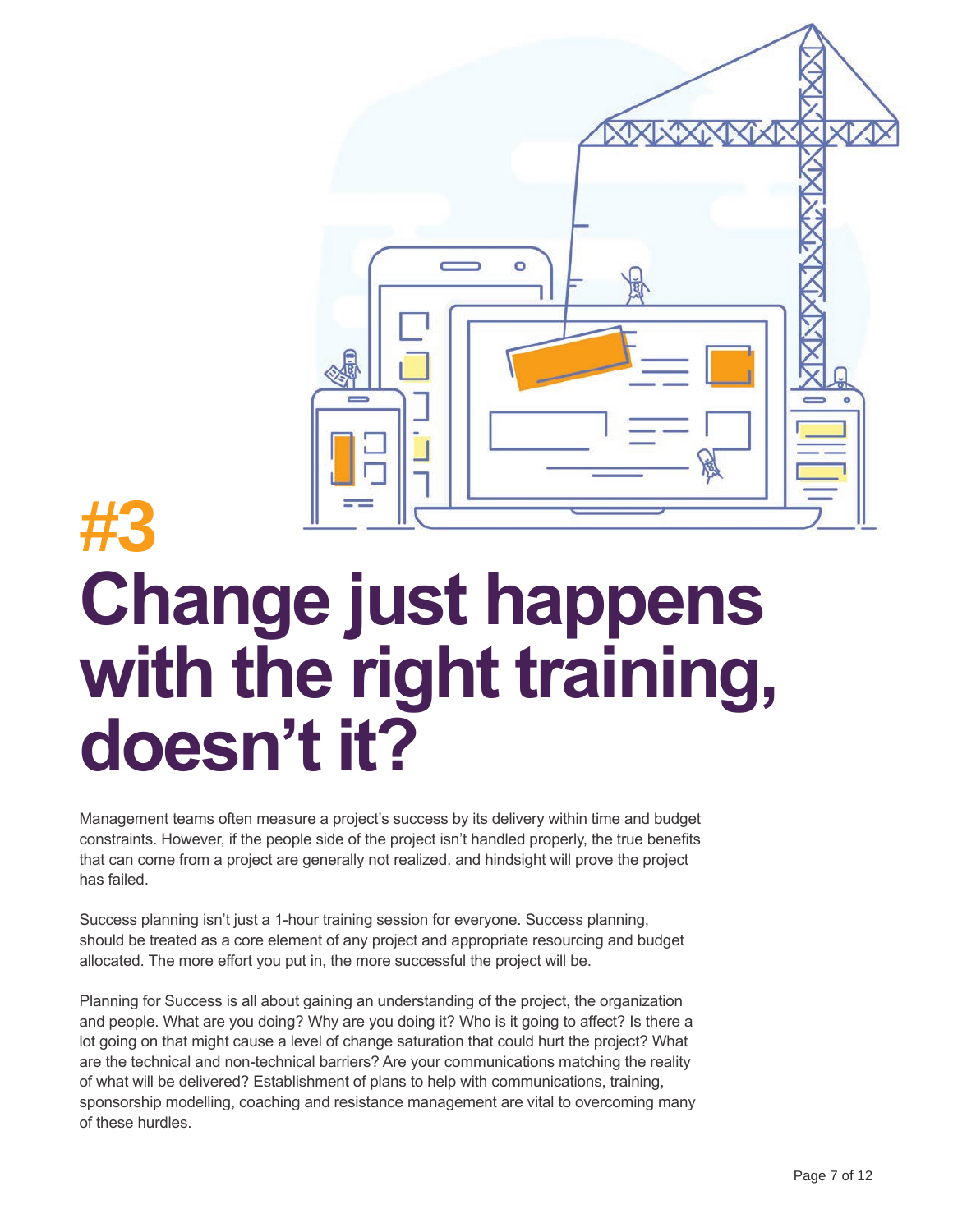

#### **MANAGING SUCCESS:**

You need to take your users on a journey. Awareness needs to be raised and the desire to succeed needs to be established. They need to know and be confident in working with what you are giving them. You also need to be sure that this is reinforced with users and organizational leaders to give the project the best possible chance of being truly successful.

Reinforcement is achieved through the collection of feedback and usage metrics to showcase the achievements made and how those old pain points you were experiencing are a thing of the past. Celebrating those wins help to gain the credibility needed for future projects, and it further reinforces that the project has been a success and they (all staff) are better off.

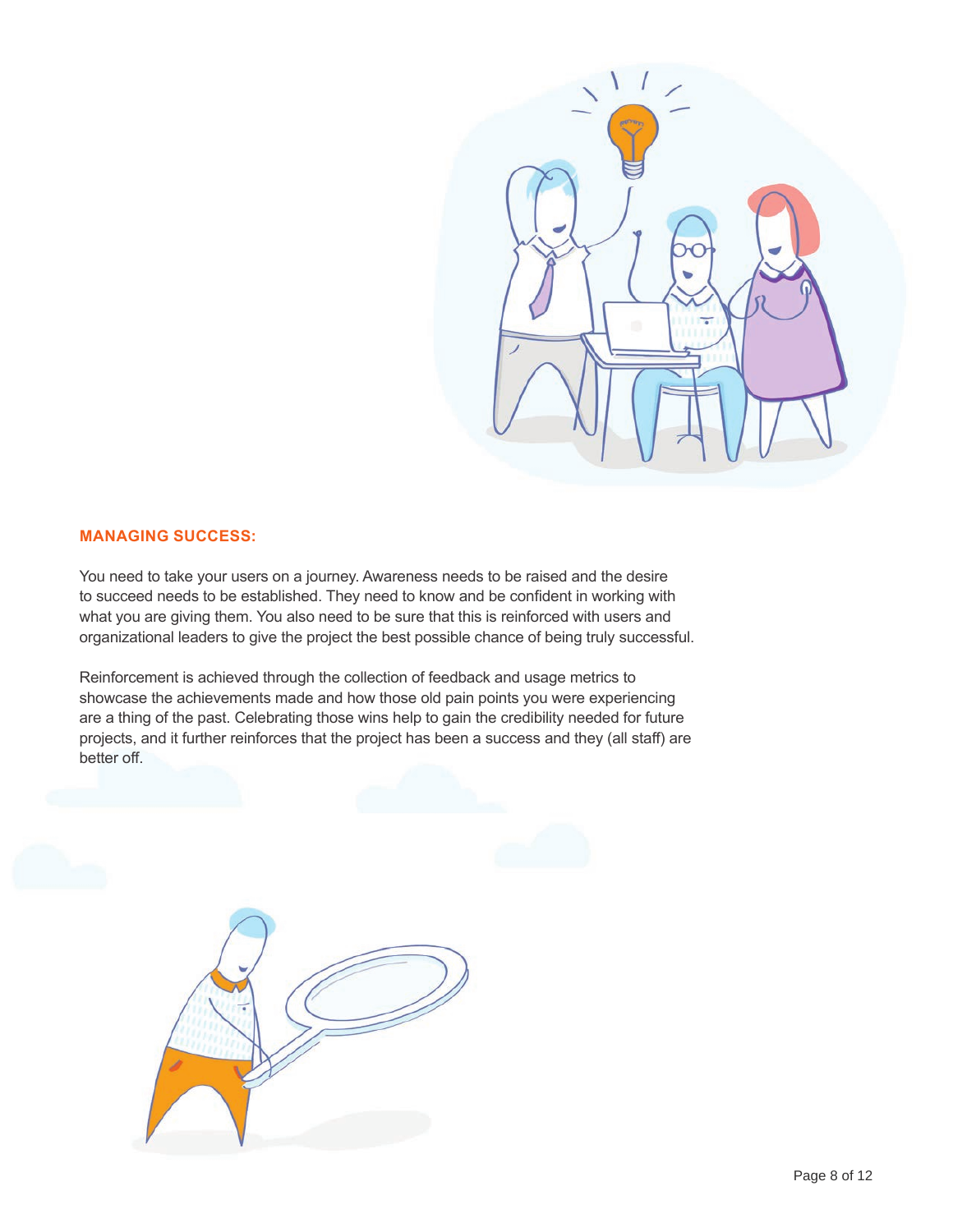

# **#4 Review your Active Directory structure**

Another potential issue right out of the blocks is your old ageing Active Directory structure. When was the last time you did a clean-up of AD removing old employees and conducting a general security model review?

Invalid characters, invalid UPNs, multiple entries and incomplete or corrupt AD attributes are common issues that can prevent your user identities synchronizing with the cloud.

You also need to revise your group policies and security groups to make sure they're "cloud ready" – that is – the right level of control and security is in place.

You also need to decide on an authentication model. Are you going to use cloud identities, synchronized identities, or federated identities that integrate seamlessly with on-premise user logins?

There are a number of pre-requisite patches and system requirements for integrating AD with Microsoft 365 when choosing synchronized or federated identities. The last thing you want is kicking off a migration and getting stuck between a rock and a hard place.

We've seen customers try migration without the proper AD preparation and losing access to email for a while cleaning up and reversing out the changes of a failed migration. Start at the foundations and all should go well.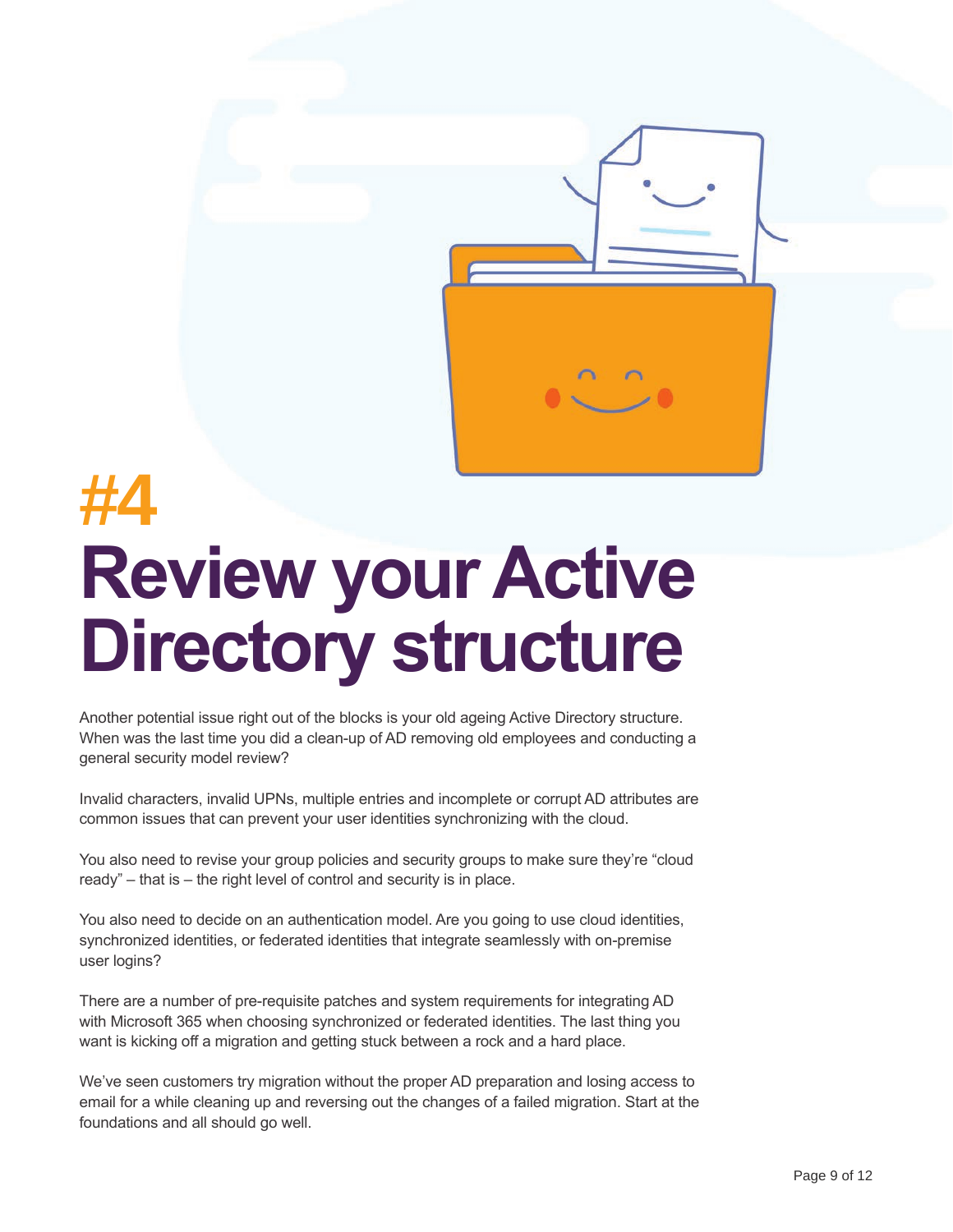

## **#5 Understand your backup needs and Microsoft 365 backup capability**

Microsoft 365 has Data Centers in Sydney and Melbourne and has replication between for Disaster Recovery purposes. It has recycle bins and it has retention policies in both Exchange Online and SharePoint Online. But you need to know your data recovery requirements and backup management plan to ensure you are adequately protected in line with your recovery needs.

Take some time to understand what users can delete in Microsoft 365, how they can get data back (self-service style), what and how administrators can assist with (in relation to data recovery) and what the out of the box retention policies provide in relation to recovery time-lines.

In our experience, organizations can often identify recovery gaps and require adjustments to out of the box configurations and or third party solutions.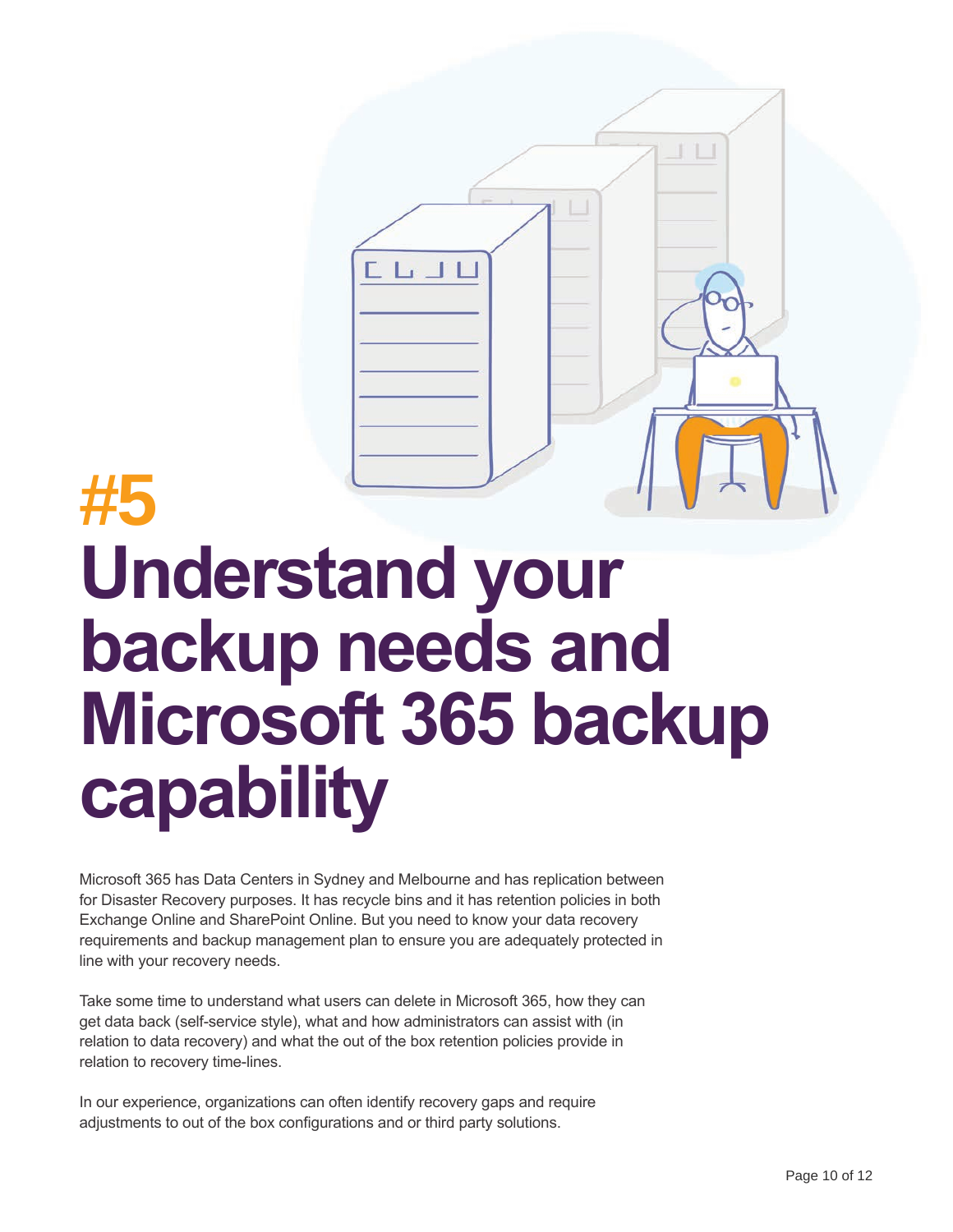

Run scenarios such as "what happens if an email or a file is deleted, and we need to recover it from two years ago?" "Can we always predict what we will need to recover ahead of time?" If so, you may be able to rely on retention policies, records, or legal hold configurations. If not, you will likely need to invest in a backup solution that provides the required level of retention and protection.

There would be nothing worse than moving to Microsoft 365, exposing the organization to data loss that wouldn't have been likely in your old on-premise solution. This is a career limiting move for any IT professional.

# **Get on the right track with your Microsoft 365 migration plan**

Do you need expert guidance to assist you in your first Microsoft 365 migration plan? We have a team of dedicated consultants, solution architects and advisors to help you stay on the right path to migrating to Microsoft 365. Call us at 1800 126 499 to learn how we can assist you.